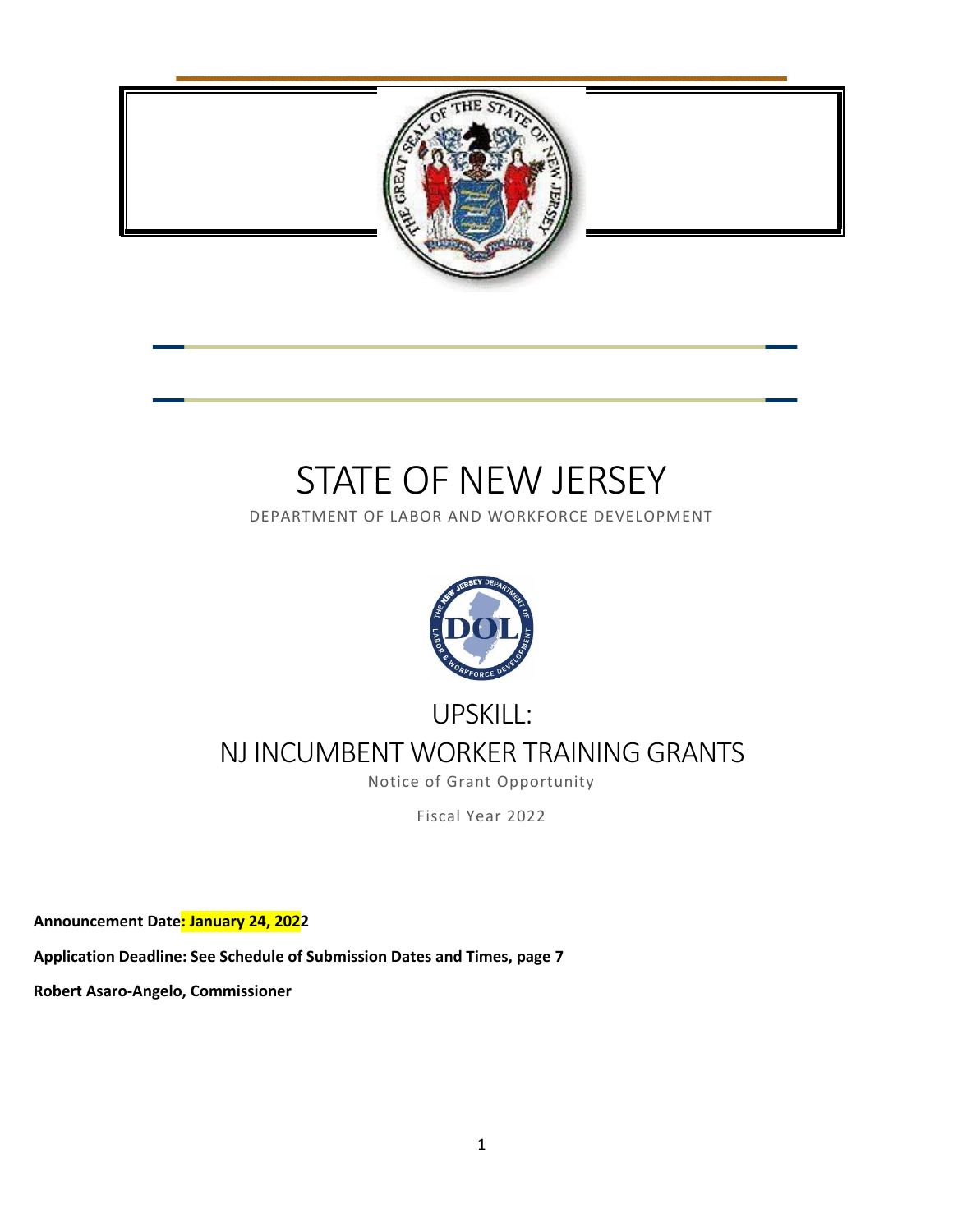# TABLE OF CONTENTS

# NOTICE OF AVAILABILITY OF GRANT FUNDS

Take Notice that, in compliance with N.J.S.A. 52:14-34.4 et seq., the Department of Labor and Workforce Development (hereinafter "the Department" or "NJDOL") regularly publishes on its website at <http://lwd.dol.state.nj.us/labor> all notices of fund availability pertaining to federal or state grant funds, which may be awarded by the Department. The notices of fund availability may be found on the Department's website under the heading "Research & Information" and the subheading "GrantOpportunities." The State of New Jersey is committed to addressing the needs of New Jersey businesses by enhancing the employability of New Jersey residents and building a skilled workforce through work-based learning initiatives.

# HELPFUL INFORMATION FOR APPLICANTS

- <span id="page-1-0"></span>• An [Authorized Official](#page-7-1), referred to as the "AO" (representative of the applicant company with signature authority for contracts) for the grant application must be named.
- The Glossary **includes the specific elements on which the grant application will be scored**: **[The Long-Range Human](#page-8-0)  [Resource Development Plan](#page-8-0) and the [Narrative](#page-8-1) Questions.**
- There are two types of applicants: Single Employer and Consortium (group of employers).
- **[Pre-Application Preparation](#page-4-1)** will ensure a smooth Application Process.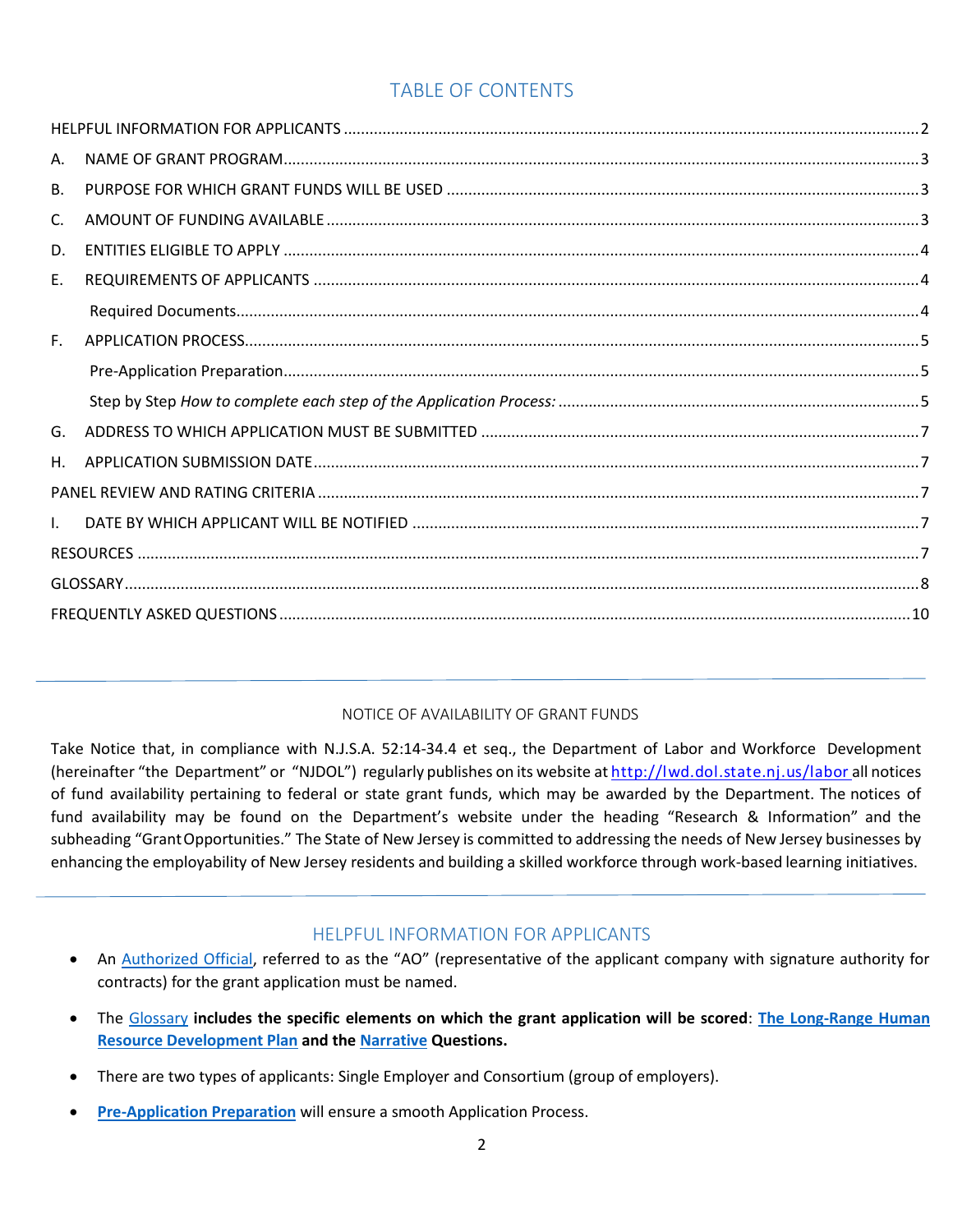- An upgraded version of the SAGE online grant management system, IGX is used for the submission of applications and the management of grant activities. The Authorized Official (AO) mus[t register](https://njdol.intelligrants.com/) in IGX, which is **Step One** of th[e Application](#page-4-2)  [Process.](#page-4-2)
- **Step Two** of the Application Process, submission of the Letter of Intent (LOI), is the only part of the grant process that happens outside of IGX. Email letter to [upskill@dol.nj.gov.](mailto:upskill@dol.nj.gov) After the LOI is processed by NJDOL, the AO will be notified by email that **Step Three**, the online IGX application, is available to begin.
- **All [due dates and times](#page-6-1) are firm.**
- The assigned [NJDOL Business Representative](#page-7-2) will be the best resource for assistance during the application process and during the contract period of the grant, should one be awarded.
- During IGX registration, the Letter of Intent process, and at any time the assigned NJDOL Business Representative is unavailable, the Customized Training Unit Help Desk may be reached at [upskill@dol.nj.gov](mailto:upskill@dol.nj.gov).
- Applications not recommended for funding may be revised and resubmitted for subsequent application rounds in the fiscal year, subject to availability of funding. Notify the assigned NJDOL Business Representative before the LOI due date and time of the subsequent round.

# <span id="page-2-0"></span>A. NAME OF GRANT PROGRAM

UPSKILL: New Jersey Incumbent Worker Training Grant Program

# <span id="page-2-1"></span>B. PURPOSE FOR WHICH GRANT FUNDS WILL BE USED

UPSKILL: NJ Incumbent Worker Training Grant funds are competitively awarded to New Jersey employers to provide up to 50% cost reimbursement assistance to train [incumbent](#page-7-3) frontline [employees](#page-7-4) to meet the current and future occupational skill requirements of available high wage, middle-skill and high-skill jobs in New Jersey. Grant funds are intended to achieve [measurable outcomes](#page-8-1) for the employers and the employees trained, "seed" occupational skills training, and support New Jersey businesses in maintaining their footprint in New Jersey and retaining incumbent workers. Grant **funds are not intended for c o m p a n y -r e q u i r e d annual training or new-empl oye e orie nt atio n training.**

Types of training include [Third-Party Classroom](#page-9-1) Training, [On-the-Job Training](#page-9-2) (OJT) and [Company In-HouseTraining.](#page-7-5) The maximum reimbursement rate for Third-Party Training is \$200 per clock hour. Eligible expenses include tuition fees, textbooks, software and examination/credentialing fees. OJT and Company In-House Training, available only to single employers, is reimbursed at 50% of the base wages of trainees during training.

# <span id="page-2-2"></span>C. AMOUNT OF FUNDING AVAILABLE

The projected amount of funding available for this program is estimated to be **\$2,000,000** in fiscal year 2022(FY22). Funding is contingent upon availability and authorization.

| Applicant                                                                                            | <b>Maximum Award</b>                                                 |  |  |  |  |  |  |  |  |
|------------------------------------------------------------------------------------------------------|----------------------------------------------------------------------|--|--|--|--|--|--|--|--|
| Single Employer                                                                                      | Maximum of \$100,000                                                 |  |  |  |  |  |  |  |  |
| Consortium                                                                                           | Maximum of \$150,000 (Maximum of \$15,000 per Participating Company) |  |  |  |  |  |  |  |  |
| Applications for higher award amounts will be considered if NJDOL determines the requested amount is |                                                                      |  |  |  |  |  |  |  |  |
| well-supported by the application information and funding is available.                              |                                                                      |  |  |  |  |  |  |  |  |
|                                                                                                      |                                                                      |  |  |  |  |  |  |  |  |

*NJDOL will give priority to businesses currently under a procurement or military contract with the UnitedStates Department of* Defense, the United States Department of Veteran's Affairs or any branch of the United States Armed Forces; or businesses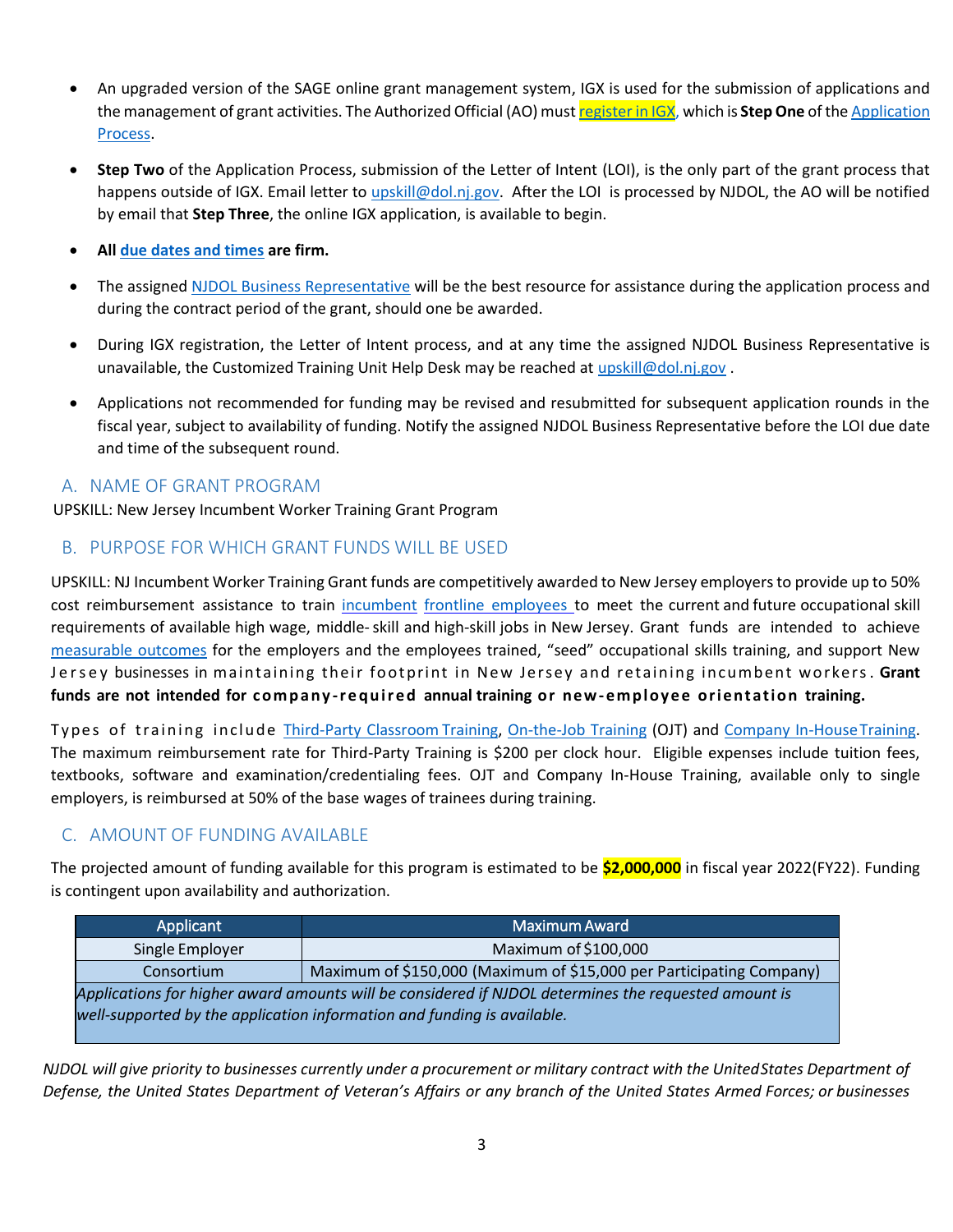who will provide training to veterans; or businesses who focus on the fields of science, technology, engineering and mathematics *(STEM). Consult your NJDOL Business Representative for accepted forms of documentation.*

# D. ENTITIES ELIGIBLE TO APPLY

<span id="page-3-0"></span>*The grant program is open to the following New Jersey applicants:*

- [Single employers](#page-9-3) seeking to train their employees
- An employer organization, labor organization, community-based organization or faith-based organization; secondary or postsecondary school or training provider seeking to meet the collective training needs of an industry-specific [consortium](#page-7-6) of employers

*Public entities are not eligible to apply.*

# <span id="page-3-1"></span>E. REQUIREMENTS OF APPLICANTS

#### **REQUIRED FOR ALL APPLICANTS:**

- Complete Pre-Application Preparation as detailed on page 5.
- Plan project-based front-line employee-focused training which will achieve measurable outcomes and grow or stabilize NJ business via the most cost-effective method of delivery, totaling \$2000 or less per trainee.
- Complete Steps One, Two and Three of the Application Process as detailed on pages 5-6.
- Commit to retain trainees for at least six months after training iscompleted.
- Post Job new opportunities with the local One Stop Career Center (Consult your NJDOL Business Rep).

# Required Documents

<span id="page-3-2"></span>.

- **1.** Letter of Intent (LOI) form *Step Two of the Application Process, online form NOT in IGX*
- **2.** Documents uploaded to IGX *as part of Step Three of the Application Process*, required as described:

| <b>REQUIRED FOR ALL APPLICANTS:</b>              | <b>REQUIRED ONLY FOR PREVIOUS (3 fiscal years)</b>       |
|--------------------------------------------------|----------------------------------------------------------|
| Long-range Human Resource Development Plan       | <b>RECIPIENTS OF CUSTOMIZED TRAINING GRANT FUNDS:</b>    |
| <b>Narrative</b>                                 | <b>Non Duplication Attestation form</b>                  |
| <b>Tax Clearance Certificate</b>                 | <b>REQUIRED ONLY FOR APPLICANTS REQUESTING ISO</b>       |
| <b>Training Plan</b>                             | <b>TRAINING: (consult NJDOL Business Representative)</b> |
| <b>FY22 Program Conditions form</b>              | <b>ISO Letter</b>                                        |
| <b>REQUIRED ONLY FOR FUNDING REQUESTS OF</b>     | <b>REQUIRED ONLY FOR CONSORTIUM APPLICANTS:</b>          |
| <b>\$25,000 OR MORE:</b>                         |                                                          |
| Development Subsidy Job Goals Accountability Act | <b>Participating Companies List</b>                      |
| Application                                      |                                                          |

- **3.** Program Reporting/Invoicing: (If a grant is awarded, submitted monthly via IGX, due by the 10th day of each month)
	- a. *The Monthly Expenditure Report/Payment Voucher* 
		- i. Training expenses; a "0" expense report is submitted if there are no expenses for the month.
		- ii. Documentation supporting the expenses, which includes all elements on the [Suggested Trainee](http://www.nj.gov/labor/wioa/documents/NGO/Workforce_Training/UPSKILLSuggestedSignnSheet.docx)  [Sign-In Sheet.](http://www.nj.gov/labor/wioa/documents/NGO/Workforce_Training/UPSKILLSuggestedSignnSheet.docx)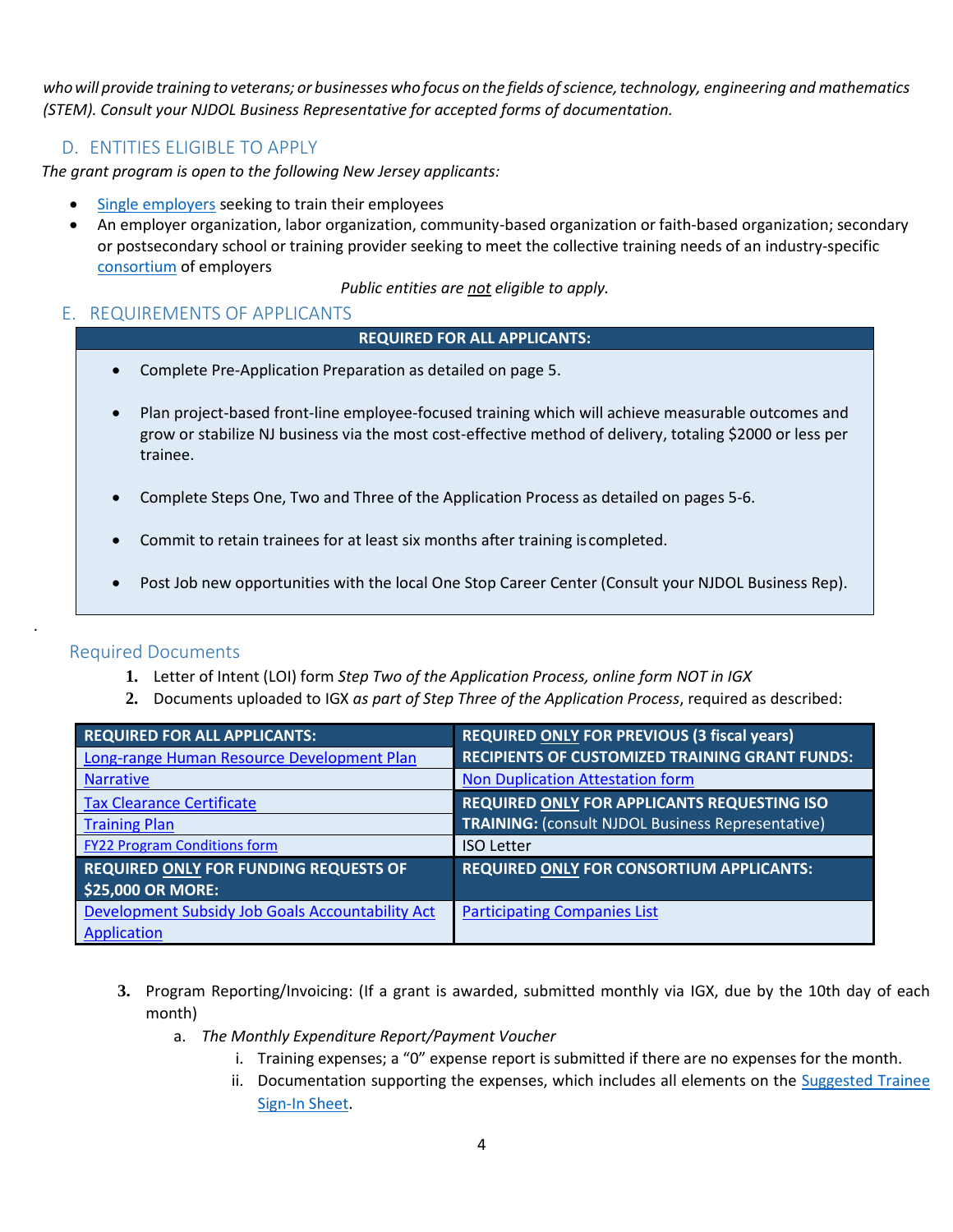- iii. Please **do not** include documentation for trainees who do not appear on the Expenditure Report. **Please consult your NJDOL Business Representative about appropriate documentation of training delivered remotely.**
- iv. Request for reimbursement is submitted upon completion of the course and must align with the contract.
- v. Grantees will be paid on a monthly cost-reimbursement method after the submitted Expenditure Report/Payment Voucher has been reviewed and approved by NJDOL.

*Before submission of the FINAL Expenditure Report, please contact your NJDOL Business Representative for important closeout instructions.*

- *b. The Activity Report (Dashboard):* 
	- *i.* Class offerings
	- *ii.* The number of classes/sessions provided
	- *iii.* The number of clock hours for each class
	- *iv.* The number of employees trained

*The FINAL Activity Report must be completed by the grantee, NOT A THIRD-PARTY, within 60 days of the contract end date. It includes assessment of training provider services, level of satisfaction with the grant program and outcomes, barriers to meeting goals, best practices learned, status of anticipated new hires and return oninvestment.*

<span id="page-4-1"></span><span id="page-4-0"></span>F. APPLICATION PROCESS

Pre-Application Preparation

- **Name an Authorized Official for the grant application:**  *This representative of the applicant company/entity must have signature authority for contracts.* • **Contributions to New Jersey unemployment and disability insurance taxes:** *If the company is not currently paying state unemployment and disability insurance taxes, contact the Division of Employer*
- *Accounts at 609-633-6400 for information.* • **Federal Employer Identification Number:** 
	- *Ensure you provide the correct FEIN some businesses have more than one.*
- **Payroll Service:**  *If the company's employees (and payroll taxes) are paid through another company, be prepared to provide the name, address and contact information of that company as well as your account number.*
- **Company liability to the Department of the Treasury may be no greater than \$750:** *If the company has an existing liability greater than \$750, contact the Division of Employer Accounts at 609-633-6400 for information and payment options.*
- **Registration with the Department of the Treasury via the online NJSTART system:** *In order to conduct business with and receive reimbursement payments from the State of New Jersey, [online registration of](https://www.njstart.gov/bso/)  [the W-9](https://www.njstart.gov/bso/) is required. NJSTART help desk: 609-341-3500.* [NJSTART](https://www.njstart.gov/bso/)
- **DUN and BRADSTREET Registration:** *While a grant application in IGX may be started without a DUNS, the system will not allow submission of the application without the DUNS entered.* [Look up or register for a DUNS.](https://www.dnb.com/duns-number.html)

Step by Step *How to complete each step of the Application Process:*

<span id="page-4-2"></span>

| There are three distinct steps of | Step One        | Registration of the Authorized Official in IGX     |
|-----------------------------------|-----------------|----------------------------------------------------|
| the Application Process:          | <b>Step Two</b> | Submission of the completed Letter of Intent form  |
|                                   | Step Three      | Submission of the completed online IGX application |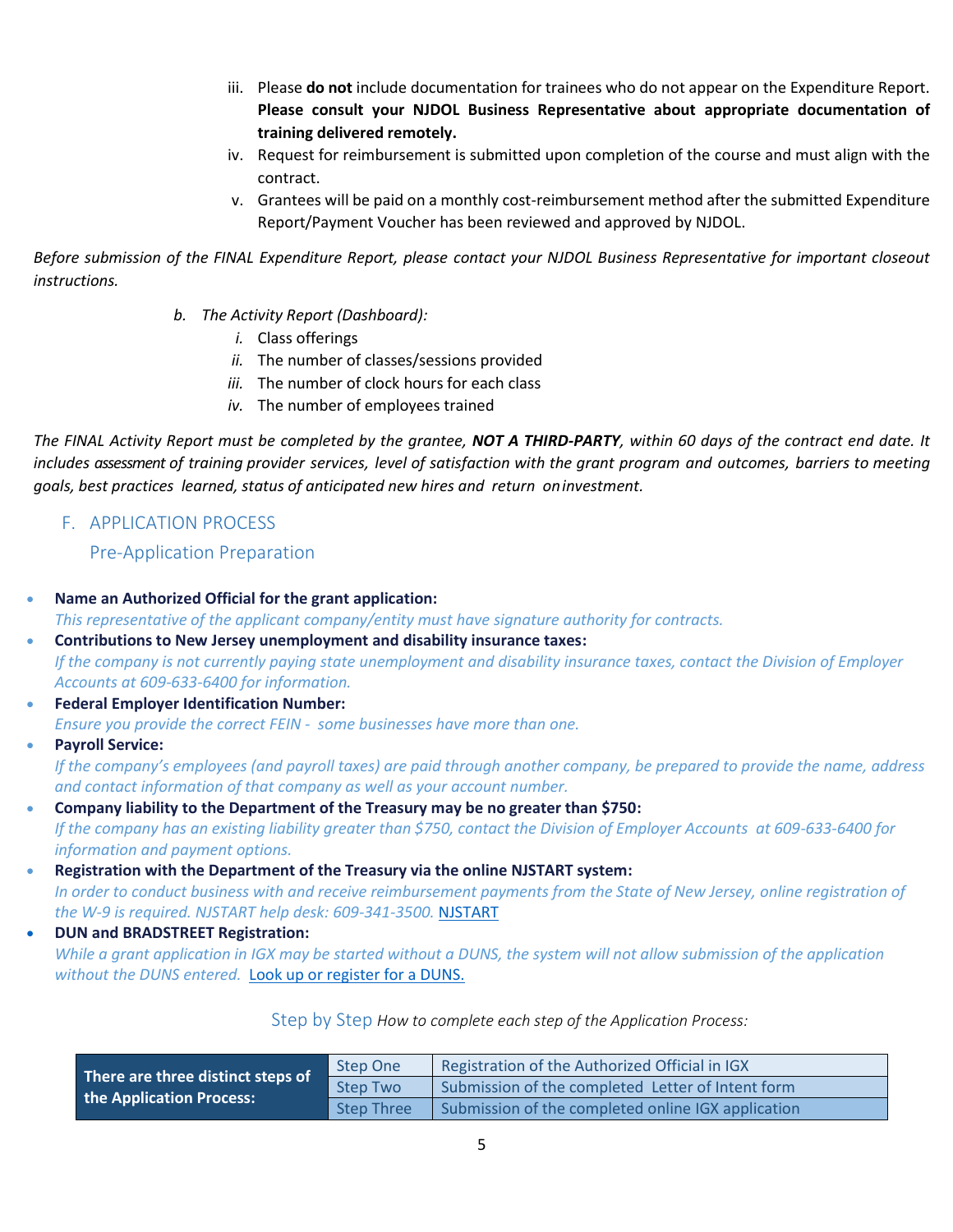#### **1. Step One: IGX Registration/Update**

Applications and grants are administered via the online IGX system. The Authorized Official (AO) must **personally** register (create an account), or ensure an existing account's information is up-to-date in IGX. After the registration is approved by NJDOL, the AO may add others (such as a grant manager) to his/her/their organization in IGX. The AO will be notified of the IGX registration approval in Step Two. ACCESS IGX [TO REGISTER OR UPDATE](https://njdol.intelligrants.com/) AN ACCOUNT

*Make note of the EXACT spelling of the username and the EXACT spelling of the business' name in IGX; they will both be needed for Step Two.*

#### **2. Step Two: Letter of Intent (LOI) Process:**

Applicants are required to notify NJDOL of the intent to apply for the grant program. This is the only part of the grant process that happens outside of IGX. For each application round, there is a firm due [date and time](#page-6-1) for this notification, which is emailed t[o upskill@dol.nj.gov.](mailto:upskill@dol.nj.gov) The LOI letter may be completed and submitted by a company representative or third-party authorized by the AO. After the LOI letter is processed by NJDOL (processing time is determined by the volume of LOIs received), the Authorized Official will receive email confirmation of:

- approval of the IGX registration *(Step One)*
- completion of the Letter of Intent Process *(Step Two)*
- availability of the application in IGX *(Step Three)*
- assignment of an NJDOL Business Representative for application assistance and customer service needs

#### *After AO IGX Registration:* ACCESS THE [LETTER OF INTENT FORM](http://www.nj.gov/labor/wioa/documents/NGO/Workforce_Training/FY22LetterofIntenttemplate.docx)

NJDOL urges applicants to submit the LOI well in advance of the due date and time. This will help applicants avoid lastminute submission issues due to technical difficulties or other unforeseen problems.

Incorrect/missing information on the LOI will DELAY email confirmation, which will DELAY access to the online IGX application.

#### **3. Step Three: Submission of the online IGX Application**

As soon as the AO receives the confirmation email described in Step Two, the application may be accessed in IGX. For each application round, there is a firm due date and time for submission of the online application.

The application consists of detailed information about the requested training, trainees, budget and plan, as well as the upload of all Required Forms, which include the [Long Range Human Resource Development Plan](#page-8-0) and answers to th[e Narrative questions,](#page-8-1) on which the application will be scored. *All information entered/uploaded in IGX MUST BE SAVED.*

#### After receipt of the confirmation email: **[ACCESS THE ONLINE IGX](https://njdol.intelligrants.com/) APPLICATION**

*Consortium Applicants: If submitting more than one application, please email [upskill@dol.nj.gov](mailto:upskill@dol.nj.gov) with the corresponding IGX application # generated upon the start of each application. This will ensure the NJDOL Business Representative will be linked to the assigned application.*

NJDOL urges applicants to begin the online application as soon as possible and to submit the application well in advance of the due date and time for the application round. This will help applicants avoid last-minute submission issues due to technical difficulties or other unforeseen problems.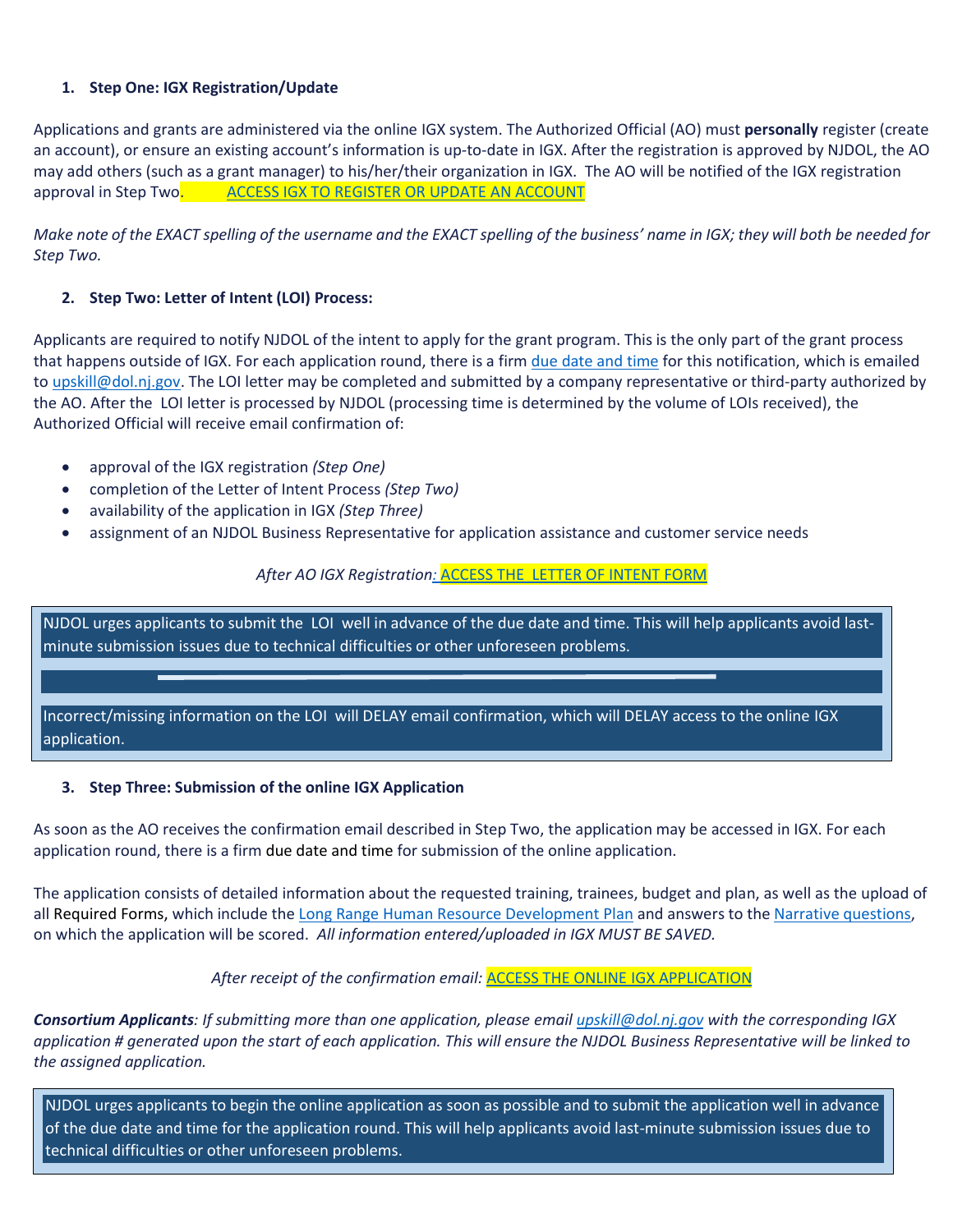# <span id="page-6-0"></span>G. ADDRESS TO WHICH APPLICATION MUST BE SUBMITTED

- 1. The Letter of Intent (LOI) is submitted via email to [upskill@dol.nj.gov](mailto:upskill@dol.nj.gov) . .
- 2. The online application is submitted electronically via IGX.

# <span id="page-6-1"></span>H. APPLICATION SUBMISSION DATE

| <b>Schedule of Submission Dates and Times</b> |                                                                                         |              |  |                                                                                                                                     |              |  |                                                                                                                                                     |                                                       |          |
|-----------------------------------------------|-----------------------------------------------------------------------------------------|--------------|--|-------------------------------------------------------------------------------------------------------------------------------------|--------------|--|-----------------------------------------------------------------------------------------------------------------------------------------------------|-------------------------------------------------------|----------|
| <b>FY 2022</b><br>Round #                     | <b>STEP ONE: IGX</b><br>registration<br>completed/updated by<br>the Authorized Official |              |  | <b>STEP TWO: Online Letter</b><br>of Intent (LOI) form<br>submitted by the applicant<br>and accepted by NJDOL on<br>or before date. |              |  | <b>STEP THREE: Online</b><br>application with all Required<br><b>Documents uploaded,</b><br>completed and submitted on<br>in IGX on or before date. | Panel<br><b>Review</b><br><b>Expected</b><br>to begin |          |
|                                               | <b>Date</b>                                                                             | <b>Time</b>  |  | <b>Date</b>                                                                                                                         | <b>Time</b>  |  | <b>Date</b>                                                                                                                                         | <b>Time</b>                                           | Week of: |
| 1                                             | 2/9/22                                                                                  | $12:00$ noon |  | 2/23/22                                                                                                                             | $12:00$ noon |  | 3/23/22                                                                                                                                             | $12:00$ noon                                          | 04/18/22 |

# PANEL REVIEW AND RATING CRITERIA

#### Panel Review:

<span id="page-6-2"></span>UPSKILL: NJ Incumbent Worker Training Grants are competitive. All completed applications submitted by the due date and time for each round will be reviewed and rated by a diverse panel comprised of NJDOL representatives who will make funding recommendations to the Commissioner of the Department of Labor and Workforce Development. All awards are subject to final approval by the Commissioner of the Department of Labor and Workforce Development.

#### Rating Criteria:

Applications will be scored as follows: A maximum of **20 points** may be awarded for the **Long-Range Human Resource Development Plan**; a maximum of **80 points** may be awarded for responses to **Narrative Questions** 1 – 4, for a total of **100 possible points**.

# <span id="page-6-3"></span>I. DATE BY WHICH APPLICANT WILL BE NOTIFIED

Applicants will be notified of the panel review outcome after the panel review has concluded. Upon completion of all requested revisions and re-submission of completed applications within therequired timeframes, applicants will be notified of the final determination of the request when NJDOL's internal finalization processes have been completed.

# RESOURCES

- <span id="page-6-4"></span>• For technical assistance during IGX registration and the Letter of Intent Process or for general questions, contact NJDOL at [upskill@dol.nj.gov](mailto:upskill@dol.nj.gov) .
- Once the Letter of Intent Process is complete, one-on-one or small-group technical assistance sessions via phone or video conference may be scheduled with the assigned NJDOL Business Representative.
- For assistance at any time your NJDOL Business Representative is unavailable, contact [upskill@dol.nj.gov](mailto:upskill@dol.nj.gov).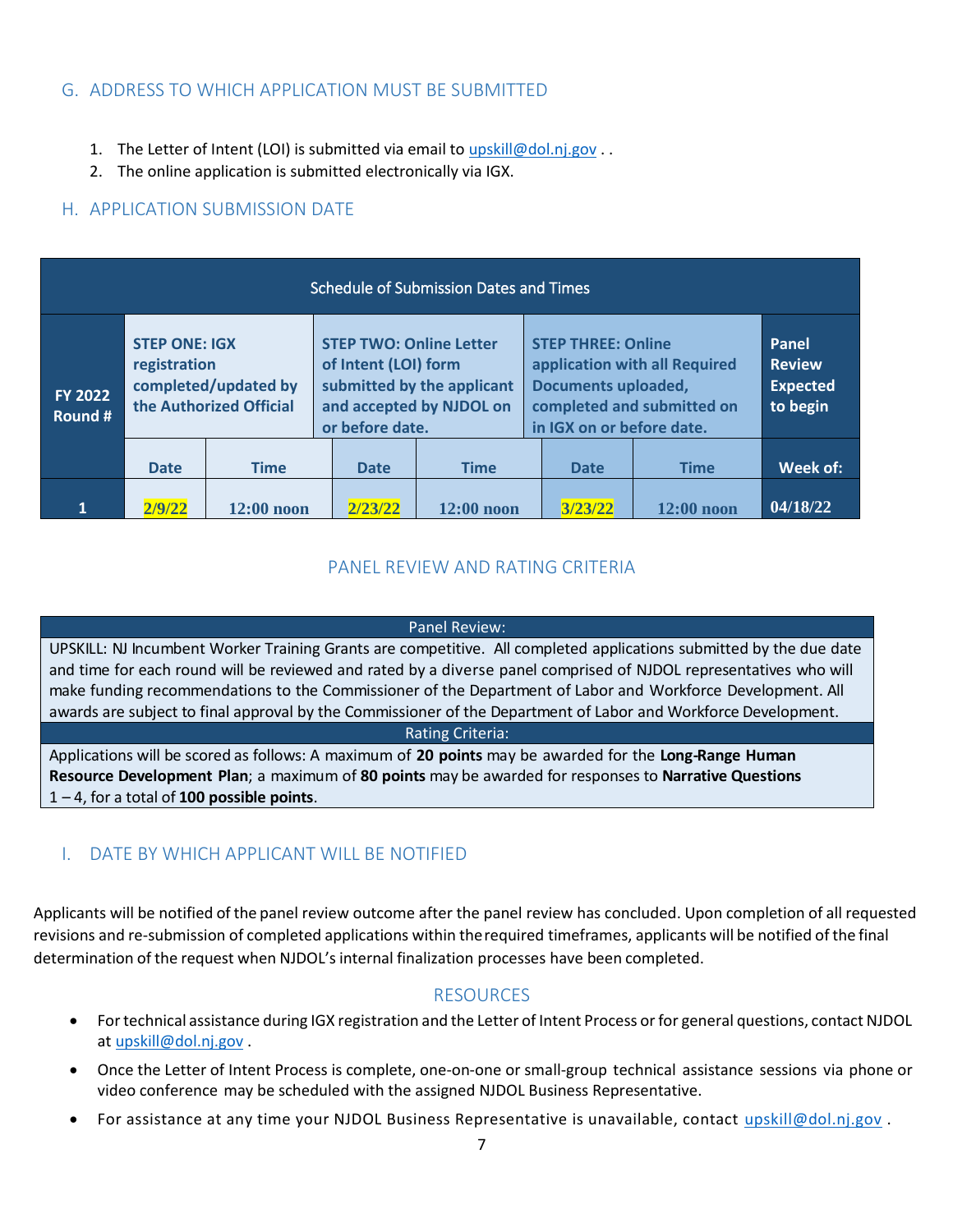# GLOSSARY

# <span id="page-7-1"></span>*Terms defined as they relate to the UPSKILL: NJ Incumbent Worker Training Grant Program*

<span id="page-7-0"></span>**Authorized Official (AO) –** He/she/they must be authorized to enter into a contractual agreement on behalf of the applicant company. The AO may give access to other company representatives or third parties to complete the application and manage certain grant activities, **but must personally**: initiate the application process by registering in IGX, electronically sign contracts, ensure grant-related activities occur as planned, ensure billing is accurate and approve any modifications to the contract. **The AO should never share his/her/their password; anyone signing in as the AO could sign or modify a contract in IGX.**

**Business size/# of employees:** Small Business/1 – 99, Medium Business/100 – 499, Large Business/500 or more

**Career pathway –** Education, training and/or experience which enables trainees to advance over time to higher wage jobs, and/or higher levels of education and training.

<span id="page-7-5"></span>**Company In-House Training** - Instruction provided by qualified in-house company training instructors, in a physical or virtual**\*** classroom, to an employee or group of employees.

<span id="page-7-6"></span><span id="page-7-2"></span>**Consortium Applicant –** A New Jersey employer, or labor, community-based or faith-based organization, or school or training provider applying for grant funds to train the employees of an industry-specific group of NJ businesses (*participating companies*) with common training needs. **All participating companies of the consortium must be identified and approved by NJDOL before the application submission date and time and must appear on the Participating Companies List (Required Document).** No additional participating companies may be added to the consortium after the application submission due date and time. Reimbursement is contingent upon participation of the companies identified and approved.

**Customized Training Unit Help Desk** – For assistance with IGX registration, the Letter of Intent Process or at any time the assigned NJDOL Business Representative is unavailable, email [upskill@dol.nj.gov.](mailto:upskill@dol.nj.gov)

**NJDOL Business Representative –** NJDOL staff member assigned to provide direct customer service, including technical assistance, training consultation, expenditure approval and monitoring of grant activities.

<span id="page-7-4"></span>**Frontline employee** - Those employees directly involved with the production of the good(s) or service(s) produced or provided by the Single Employer business or Consortium Participating Companies and those who directly supervise or support them.

**IGX** – The online grant management system for this program is an upgraded version of SAGE (System to Administer Grants Electronically). After the Authorized Official completes IGX registration, he/she/they may give system access to others to manage certain grant activities. **Under no circumstances should an IGX password be shared.** Applicants will upload required documents and complete and submit the grant application in IGX. Should a grant be awarded, the contract will be electronically signed by the Authorized Official in IGX. Grantees will submit monthly expenditure reports/payment vouchers and activity reports in IGX.

<span id="page-7-3"></span>**Incumbent worker** – Employees who have completed all employer-required new-employee orientation training and activities.

**Industry-valued credential** – A recognized degree, diploma, certificate or certification awarded for anoccupation or occupational skill that is valued and demanded by employers, transferable from one employer to another and furthers the recipient's career pathway.

**Letter of Intent (LOI) –** Applicant's notification to NJDOL of the intent to apply for the grant program via the required online form. This is the only part of the grant process that happens outside of IGX, but cannot be completed until after the Authorized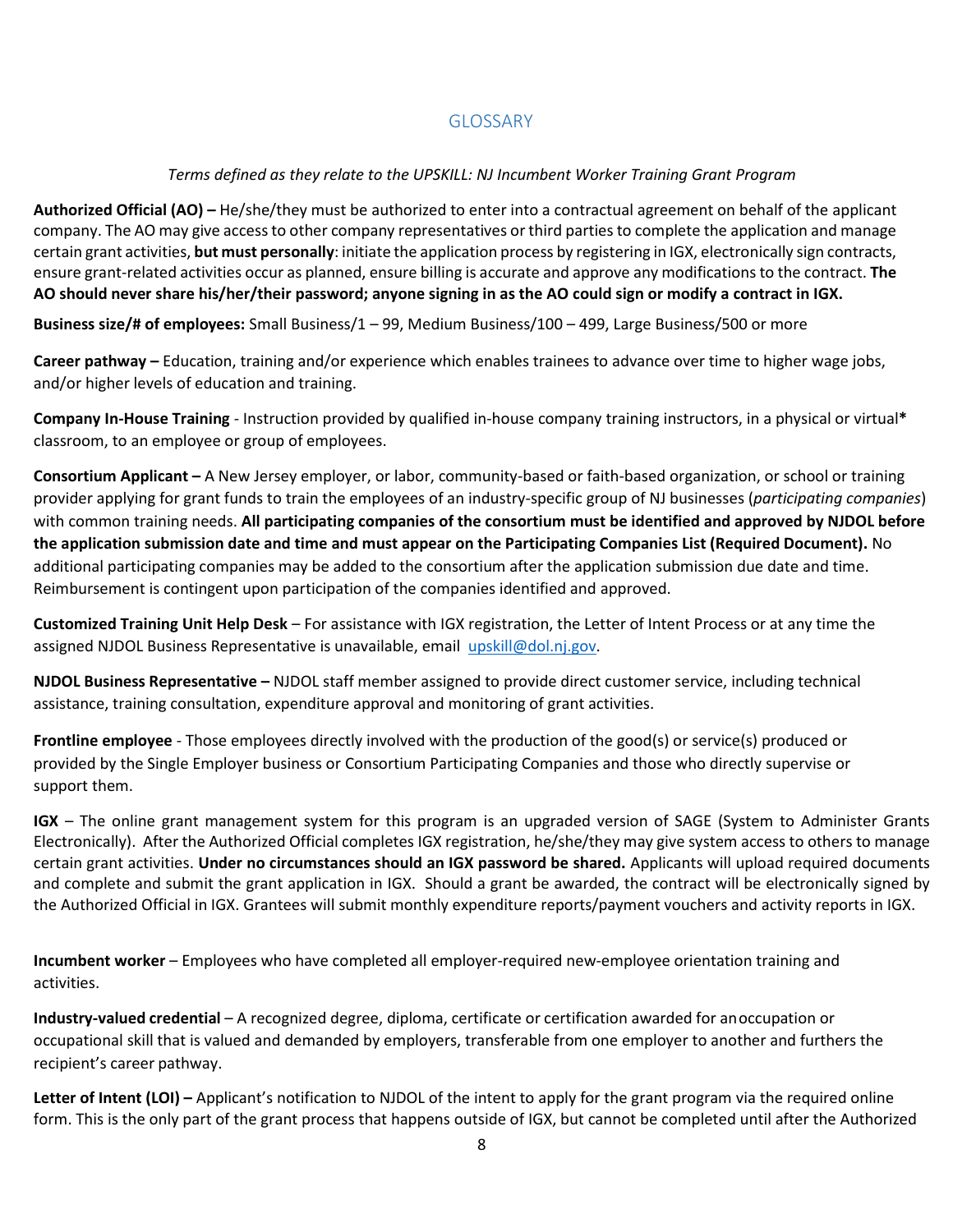Official (AO) has completed IGX registration. After the online LOI form is processed by NJDOL, the AO will receive email confirmation and access to the online IGX application. **Missing/incorrect information will DELAY the confirmation email, which will DELAY access to the online grant application.** See the Schedule o[f Submission Dates and Times](#page-6-1) for the LOI due date and time for each Round.

<span id="page-8-0"></span>**Long-Range Human Resource Development Plan –** A Required Document (MS Word format) uploaded to IGX:

#### *For Single Employer Applicants:*

A long-range plan to ensure the availability of an adequate number of employees with the skills and training needed to perform the jobs required to meet current and future business goals as determined by the company's strategic planning, which is developedthrough:

- 1. preparation of a human resource inventory of employees and preparation of a job analysis
- 2. assessment of future demand and assessment of future supply
- 3. establishment of a plan forrecruiting, hiring, educating, appraising, compensating and scheduling employees

The Plan includes:

- 1. identification of short-term hiring/workforce needs and the training required for thosejobs
- 2. details of how the requested training builds on previous training (NJDOL sponsored or not) and/or will be built upon with future training.
- 3. strategies for the advancement of current employees and creating new positions for unemployed jobseekers
- 4. **If applicable:** If the business was awarded a Skills Partnership or UPSKILL Grant in the past three fiscal years (fy2019, fy2020, fy2021), how did the previous grant funds impact the business and what measurable outcomes were achieved?

#### *For Consortium Applicants:*

A long-range plan to ensure the availability of an adequate workforce with the skills and training needed to perform the jobs required to meet current and future industry goals as determined by strategic planning, which isdeveloped through:

- 1. preparation of a human resource inventory of employees and preparation of a job analysis
- 2. assessment of future demand and assessment of future supply
- 3. establishment of a plan for recruiting, hiring and educating employees The

Plan includes:

- 1. identification of short-term hiring/workforce needs and the training required for thosejobs
- 2. details of how the requested training builds on previous training (NJDOL sponsored or not) and/or will be built upon with future training.
- 3. strategies for the advancement of current employees and the creation of new positions for unemployed jobseekers.
- 4. **If applicable:** If this entity was awarded Skills Partnership or UPSKILL grant funds to conduct training in this industry in the past three fiscal years (fy2019, fy2020, fy2021), how did the previous grant funds impact the participating companies and what measurable outcomes were achieved?

<span id="page-8-1"></span>**Measurable outcomes –** Expected results of training. Examples include: skill attainment that advances the employee's career pathway, pay increases for the employee, industry-valued credentials for the business or employee and job retention.

**Narrative** – Required Document (MS Word format) uploaded to IGX with **clear** and **concise** answers to these questions: *For Single Employer Applicants:*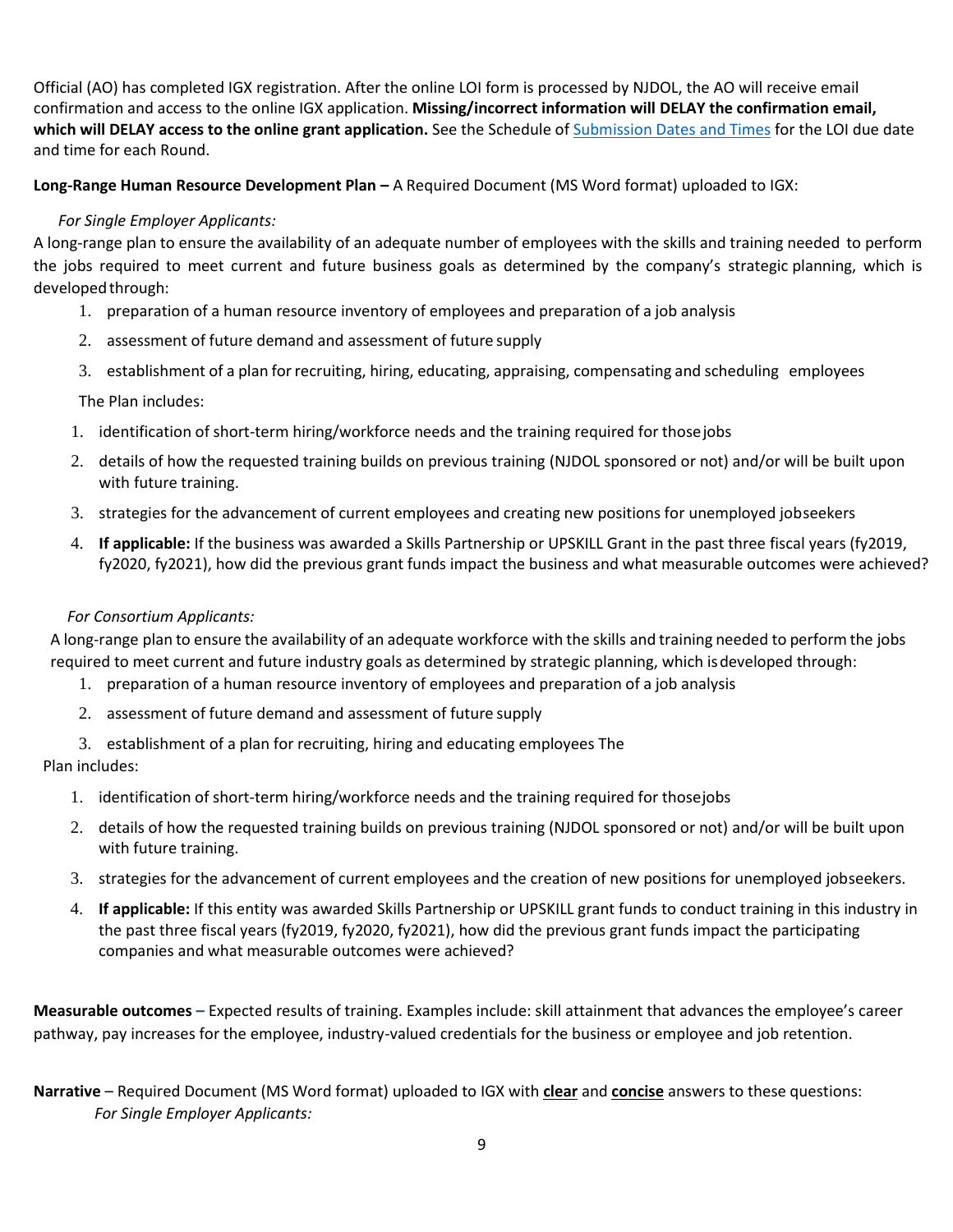- 1. What is (are) your specific business issue(s)/need(s)?
- 2. How will the proposed training address the issue(s)/need(s)?
- 3. How will this training contribute to the growth and/or stabilization of the business in the state of New Jersey?
- 4. What measurable outcome(s) will the requested training achieve for the trainees?

#### *For Consortium Applicants:*

- 1. What are the collective business issue(s)/need(s) of this industry sector?
- 2. How will the proposed training address the issue(s)/need(s)?
- 3. How will this training contribute to the growth and/or stabilization of the participating businesses in the state of New Jersey?
- 4. What measurable outcome(s) will the requested training achieve for the trainees?

<span id="page-9-2"></span>**On-the-Job Training (OJT)** - Hands-on instruction or skill acquisition provided under the constant and direct guidance of a qualified in-house company trainer in the direct production of a good or service. Instruction/guidance may be provided via remote**\*** means.

**Participating Company** – A NJ business member of a consortium formed for the purpose of training under this grant program.

<span id="page-9-4"></span>**Participating Companies List** – A Required Document for consortium applicants, this list (in MS Excel format) of the NJ businesses who will receive training as members of a consortium, is uploaded to IGX. The list includes the legal name, FEIN, contact person and contact information of each Participating Company. **All participating companies must be identified and approved by NJDOL before the application [due date and time.](#page-6-1)** No additional participating companies may be added to the consortium after the application due date and time. Reimbursement for training is contingent upon participation of the companies identified and approved.

<span id="page-9-3"></span><span id="page-9-1"></span>**Single Employer Applicant** – A single NJ Jersey business applying for grant funds to train their own employees.

**Third-Party Classroom Training** - Training provided to a group of trainees in a physical or virtual**\*** classroom by a qualified instructor from a third-party training provider which is located in the state of New Jersey and listed as approved on the [Eligible Training](http://www.njtopps.org/) [Provider List \(ETPL.](http://www.njtopps.org/))

**Third-Party Training Provider** – To receive reimbursement for training, the Training Provider must appear on the Eligible Training Provider List (ETPL). Applicants may identify a Training Provider not listed at the time of application, but cannot be reimbursed for training until the Training Provider has been approved and appears on the ETPL (Eligible Training Provider List). Information about the ETPL may be found on the New Jersey Training Opportunities (NJTOPPS) website: <https://njtrainingsystems.dol.state.nj.us/>

<span id="page-9-0"></span>**\****For all training remotely delivered, please consult the assigned NJDOL Business Representative about appropriate documentation of training.*

# FREQUENTLY ASKED QUESTIONS